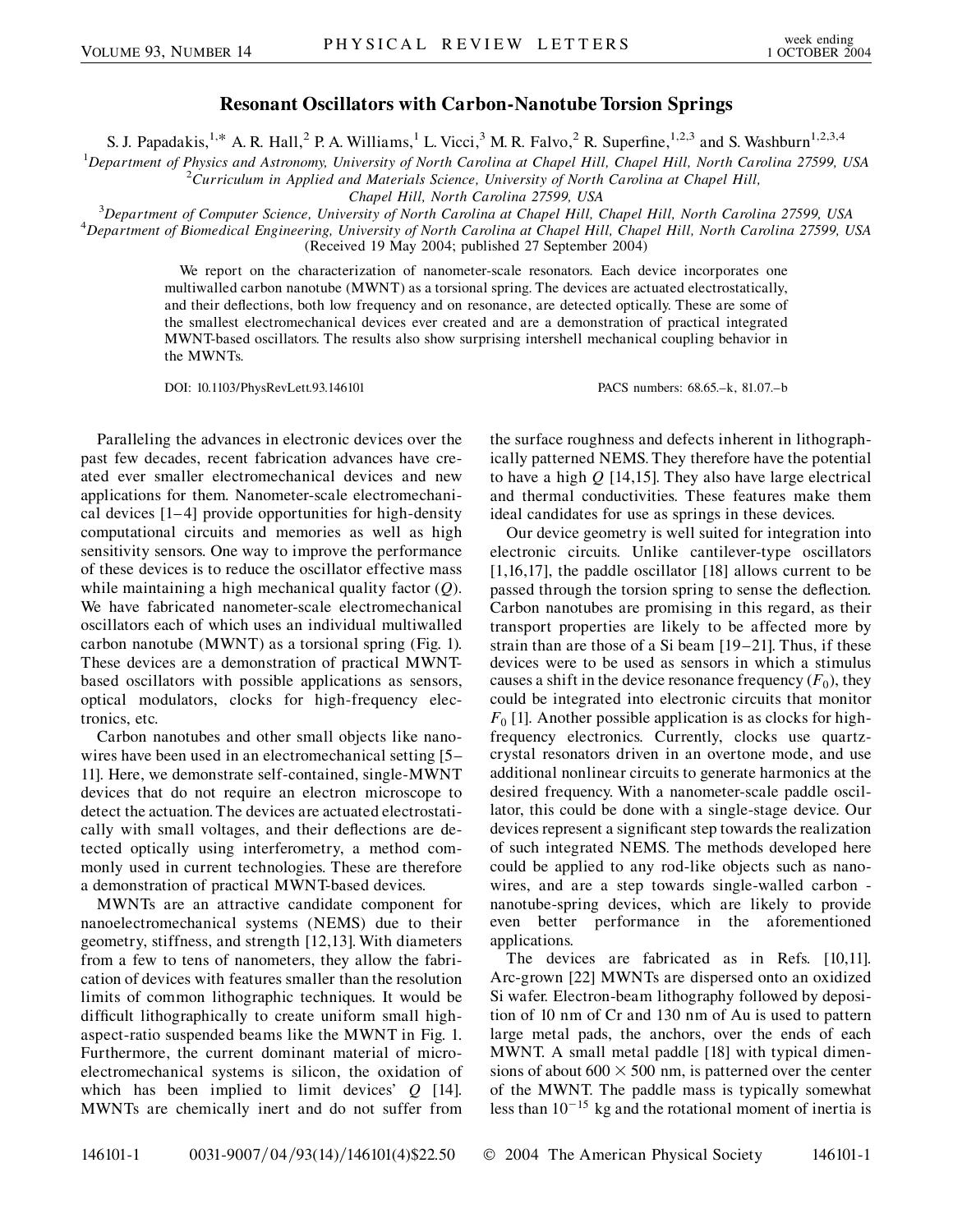

FIG. 1. Electrostatic deflection of device 9 in the SEM. The scale bar corresponds to 1  $\mu$ m. The negative voltage is applied to the substrate, which causes the darkening of the substrate in the SEM images [24].

around  $10^{-29} \text{ kg m}^2$ . Five hundred nanometers of the SiO<sub>2</sub> is etched in hydroflouric acid to leave the paddle suspended, and supercritical  $CO<sub>2</sub>$  is used to dry the sample.

Initial actuation tests are done in a scanning electron microscope (SEM) (Fig. 1). The paddle deflects and returns to its initial position after the voltage is returned to zero. Because of the asymmetry of the device (the paddle is not centered on the MWNT), the MWNT is strained primarily in torsion.When the paddle deflects the electrostatic force is concentrated at the end of the paddle farthest from the MWNT. In local-probe force measurements on similar devices, we found that vertical deflections of the MWNT were negligible compared to torsional deflections for a force applied away from the MWNT [10]. All of the devices we measure are significantly asymmetric, and except for device 10, the stretching or bending of the MWNT is negligible compared to the torsion.

Further measurements of both static [Fig. 2(b)] and oscillatory [Figs. 2(c) and 2(d)] deflections of the paddles are done interferometrically [Fig. 2(a)] [14,18,23]. Light scattered from the paddle interferes at the photodetector with light reflected from the fixed substrate and MWNT anchors. To measure the oscillatory deflections, a dc bias voltage plus a smaller ac drive voltage is applied to the substrate [7,18,23]. The ac component is generated by a spectrum analyzer, which is swept from lower to higher frequencies. The amplified photodiode signal is measured by the spectrum analyzer. Figures 2(c) and 2(d) show the resonance behaviors of two devices. The resonance frequencies  $(F_0)$  of ten measured devices (Table I) cover a range from about 1 to 9 MHz (our measurement apparatus rolls off above 10 MHz).

We calculate the torsional spring constant  $K_{\theta} =$  $(2\pi F_0)^2 I$  of the MWNTs, estimating the rotational moment of inertia *I* of each paddle from SEM images (Table I). Furthermore, for device 1, we also make a direct measurement of  $K_{\theta}$  with an atomic force microscope (AFM) inside our SEM chamber [10]. We align the AFM tip over the end of the paddle and perform forcedistance measurements which yield the effective vertical spring constant of the point of contact of the AFM tip. From these measurements, the geometry of device 1, and the tip position, we calculate that  $K_{\theta} = 4.0 \pm 0.9 \times$ 10<sup>-15</sup> Nm, consistent with the optical measurement [24].

Using  $K_{\theta}$ , the diameters, and the suspended lengths of the MWNTs, we also calculate their shear moduli. Since the details of the mechanical coupling between the shells of a particular MWNT are unknown, we calculate *two* shear moduli using models which represent the limits of what the intershell coupling might be [10]. The ''solid rod model'' assumes that the MWNT acts as a solid rod and yields a shear modulus *Ge*. The ''outer shell model'' assumes that there is no mechanical coupling between shells so only the outer shell of the MWNT is twisted when the paddle deflects and yields a shell shear modulus  $G_s$ . By comparing  $G_e$  and  $G_s$  to the expected shear modulus,  $\sim$  500 GPa, of carbon nanotubes [25], we can deduce how close to either limit a given MWNT is. We measure the MWNT diameter and the paddle *I* to within about 20%, which results in an estimated error of about a



FIG. 2 (color online). (a) Schematic of the apparatus used to detect the paddle deflections. The photodetector signal is amplified by a transimpedance amplifier (gain  $= 20 000$ ). The sample sits in a vacuum in the range of  $10^{-5}$  Torr. The focused laser spot size is  $\sim 0.7 \mu$ m. (b) Optically detected static deflection of device 9. Comparing this data to Fig. 1 demonstrates the sensitivity of the measurement technique. (c) and (d) Resonance behavior of devices 9 and 6, respectively. The bias is applied to the substrate. The drive voltage ranges listed are nominal output from a 50  $\Omega$  source.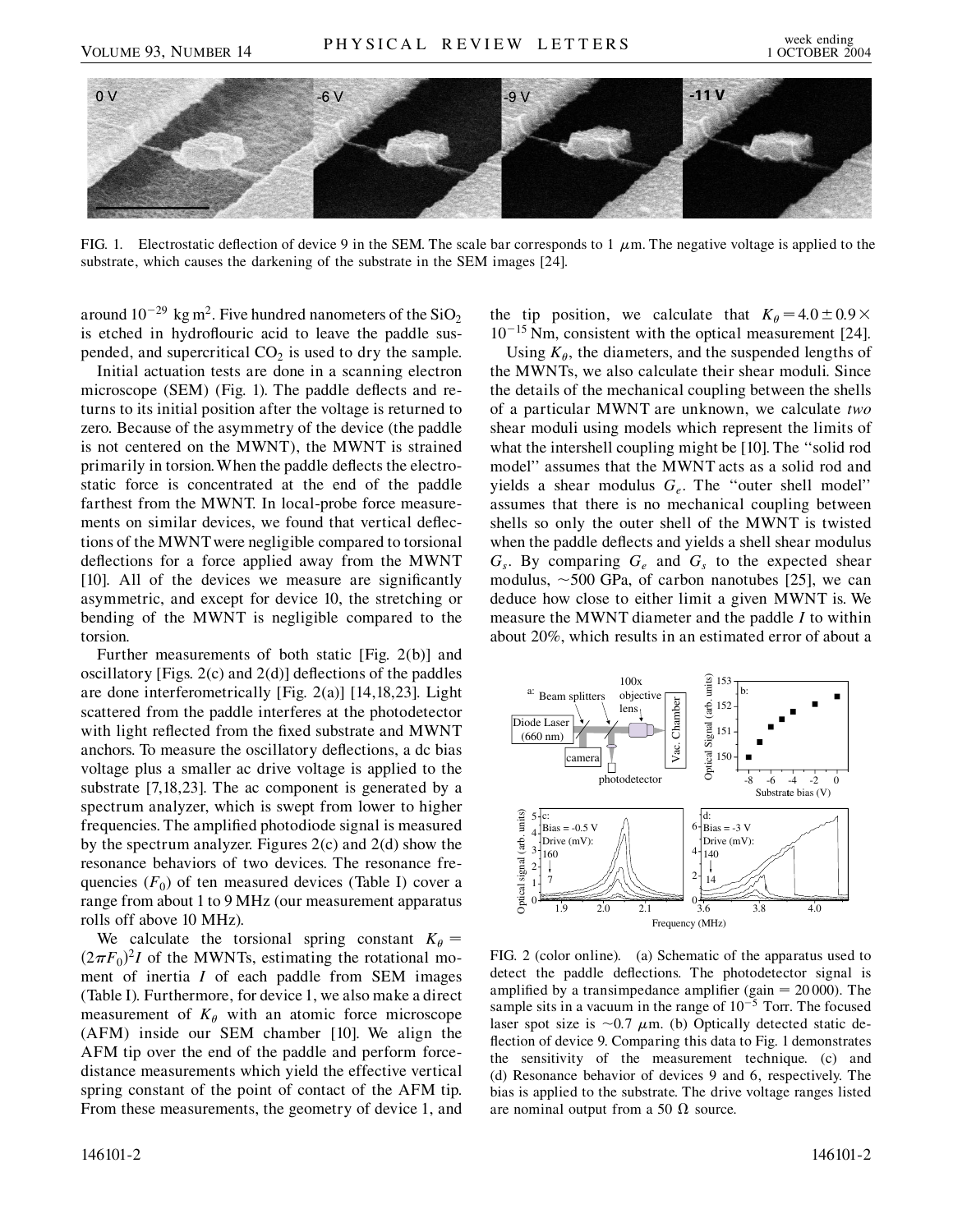factor of 2 for  $G_e$  and  $G_s$ . For each device, comparing both  $G_e$  and  $G_s$  to the expected value of  $\sim$ 500 GPa, we usually find that one of the values is unreasonably large or small. For devices 5–8 the solid rod model fits, but the outer shell model yields an impossibly large *Gs*. For devices 1– 4 the outer shell model fits, but the solid rod model yields a very small  $G_e$ . Device 9 falls between the two limits. Surprisingly, most devices fall near one limit or the other, implying that, usually, a given MWNT has either negligible intershell mechanical coupling or strong enough coupling to prevent relative shell motion.

Previous investigators have observed that MWNT intershell coupling is typically initially weak [10,26,27]. In Ref. [10], similar devices stiffened due to an increase in intershell coupling caused by repeated deflections. For devices 5 and 9 we were able to drive the paddle to large enough amplitude that it tapped against the substrate, which was manifested as a clipping of the resonance peaks. This indicates a deflection of at least 45°. Since similar drive voltages were applied to the other devices and the geometries are similar, they likely were driven to comparable deflections, which correspond, depending on the device, to a shear strain of  $\sim$ 2% to 5%. This strain is larger than that which caused stiffening in Ref. [10]. Also, since they were driven on resonance, these devices have undergone many more deflections than those of Ref. [10]. One possible mechanism for increased intershell coupling is defects. It has been theoretically predicted that a few defects will increase the coupling by orders of magnitude [28]. Another is atomic registry between the shells, which may allow van der Waals forces to be strong enough to link them. Experiments show that a thin stripe of well registered atoms at the interface of a MWNT and a graphene sheet is sufficient to increase the force required for sliding by more than an order of magnitude [29]. The repeated straining of the MWNT might promote either of these mechanisms. However, whatever the mechanism, it is remarkable that it usually links all of the shells strongly or none at all. The results point out our lack of an understanding of the intershell mechanical coupling mechanisms.

All of the devices have resonance peak shapes that are qualitatively similar to those in Fig. 2, with peak asymmetries ranging from that in Fig. 2(c) to that in Fig. 2(d). Such peaks are typical of nonlinear oscillators [14,18]. There are multiple nonlinearities in this system. The shear strains of  $\sim$ 2% to 5% are large enough that nonlinear behavior of the MWNT is expected [30]. The  $\sim$ 45 $^{\circ}$ amplitude is large enough that the nonlinearity in the dependence of applied force on substrate voltage and paddle position are also significant. The optical intensity at the photodetector may also be a nonlinear function of the paddle deflection.

For half of the devices, the signal-to-noise ratio was large enough for us to observe symmetric peaks for small drive amplitudes, which became asymmetric at larger drive amplitudes. We concentrate now on the symmetric peaks, which indicate that the devices were operating in a linear regime. For those five devices we measure the mechanical quality factors *Q* by fitting the solution of the driven weakly damped harmonic oscillator equation to the peaks (Table I).

One motivation for incorporating carbon nanotubes into electromechanical devices is the possibility, due to their surface perfection, of higher *Q* than are achievable with Si devices of a similar size. As Si devices have shrunk, their *Q* has also become smaller (see Figure 1 of Ref. [31]). While our devices are significantly smaller

TABLE I. Summary of MWNT torsional devices.  $F_0$  is the resonance frequency,  $K_\theta$  is the torsional spring constant of the MWNT, and  $Q$  is the mechanical quality factor.  $G_s$  and  $G_e$  are shear moduli calculated using two models which represent the limits of what the MWNT mechanical properties might be. Devices 1–4 show weak intershell mechanical coupling while devices 5–8 display strong coupling (See text). The bold type indicates consistency with the expected shear modulus of nanotubes.

| Device          | Diameter<br>(nm) | $F_0$<br>(MHz) | $K_{\theta}$<br>$(10^{-14} \text{ Nm})$ | $G_s$<br>(GPa) | $G_e$<br>(GPa) | Q   |
|-----------------|------------------|----------------|-----------------------------------------|----------------|----------------|-----|
|                 | 12               | 1.68           | $0.37(0.40)^a$                          | 570            | 90             |     |
|                 | 27               | 2.37           | 1.6                                     | 460            | 35             |     |
|                 | 28               | 2.50           | 1.9                                     | 740            | 54             |     |
|                 | 35               | 3.27           | 3.6                                     | 560            | 33             | 78  |
|                 | 16               | 2.92           | 2.4                                     | 3420           | 435            | 81  |
| <sub>(</sub>    | 20               | 3.79           | 2.6                                     | 2880           | 290            | 140 |
|                 | 18               | 4.12           | 7.4                                     | 5000           | 565            |     |
| 8               | 22               | 2.98           | 3.9                                     | 2190           | 200            |     |
| Q               | 21               | 2.04           | 1.0                                     | 1200           | 120            | 93  |
| 10 <sup>b</sup> | 13               | 8.66           |                                         |                |                | 103 |

<sup>a</sup>The  $K_{\theta}$  in parentheses was measured directly using an atomic force microscope (See text).

<sup>b</sup>This device displayed a vertical translational mode rather than a torsional mode. After processing, the paddle was perpendicular to the substrate so the torsional mode was not excited. The *F*<sub>0</sub> measured is consistent with what is predicted for the bending mode of the MWNT device using a Young's modulus of  $\sim$ 1 TPa.